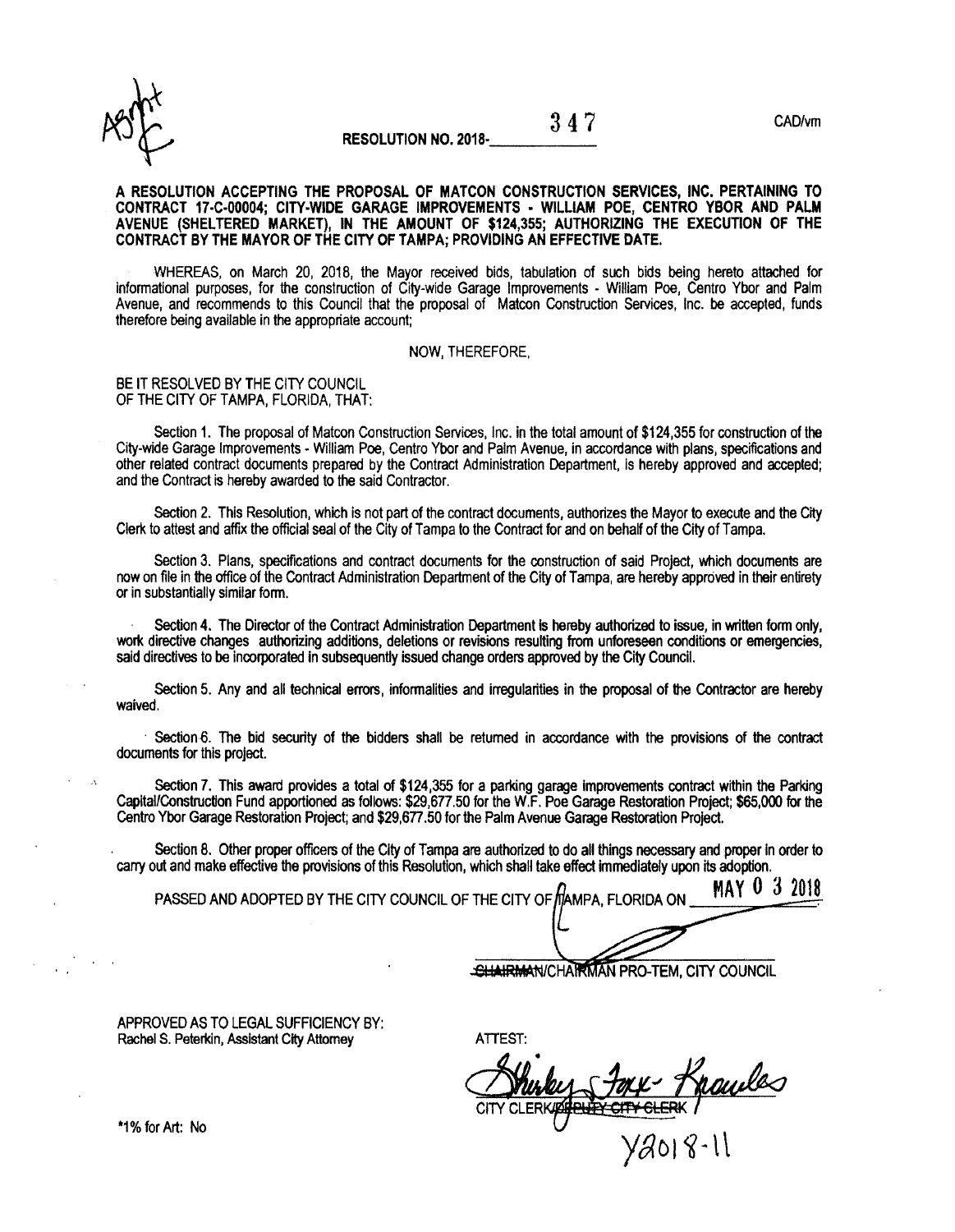#### 597620

### **Tampa Bay Times Published Daily**

**STATE OF FLORIDA** STATE OF FLORIDA }<br>COUNTY OF Hillsborough County

Before the undersigned authority personally appeared Virginia Marshall who on oath says that he/she is Legal Clerk of the Tampa Bay Times a daily newspaper printed in St. Petersburg, in Pinellas County, Florida; that the attached copy of advertisement, being a Legal Notice in the matter RE: CONTRACT:17-C-00004 was published in Tampa Bay Times: 2/16/18. in said newspaper in the issues of Baylink Hillsborough

Affiant further says the said Tampa Bay Times is a newspaper published in Hillsborough County, Florida and that the said newspaper has heretofore been continuously published in said Hillsborough County, Florida, each day and has been entered as a second class mail matter at the post office in said Hillsborough County, Florida for a period of one year next preceding the first publication of the attached copy of advertisement, and affiant further says that helphe neither paid not promised any person, firm or corporation any discount, rebate, commission or refund for the purpose of securing this advertise-

publication in the said newspaper mento **JUQ** Signature of Afflant

 $\overline{\phantom{a}}$  hd subscribed before me this  $0\overline{\phantom{a}}/16/2018$ . Swore to

Signature

Person uification or produ

Tere of i m nende

te of Flori N I ANGEO

 $\cdot$ 

CITY OF TAMPA-Sealed bids will be eceived by the City of Tampa no<br>sceived by the City of Tampa no<br>ONTRAGT: 17-C-00004; City-wide nts ia no De .<br>I.: 3/6/18. 2:00 p.m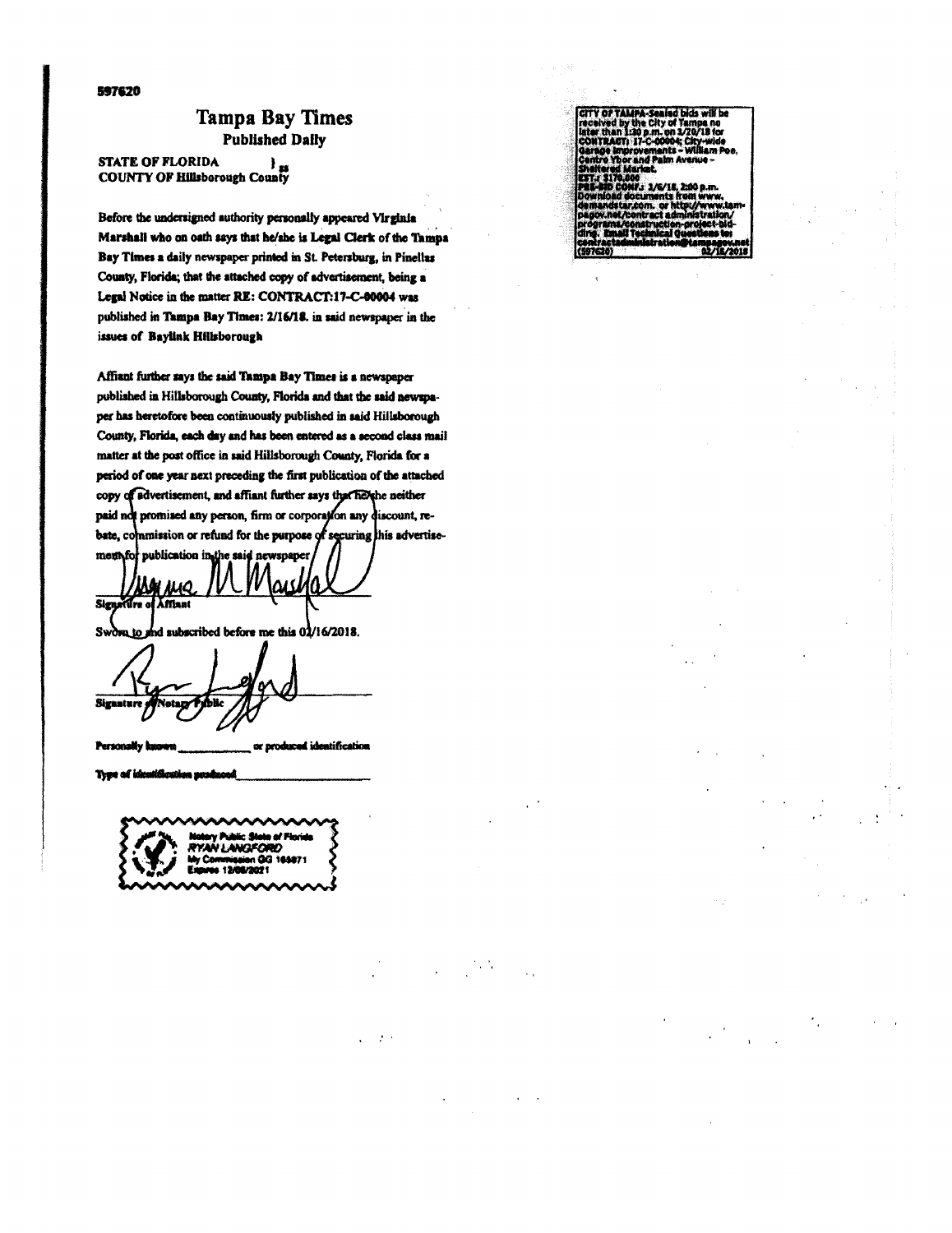## City of Tampa BID TABULATION

## Contract 17-C-00004; City-wide Garage Improvements - William Poe, Centro Ybor and Palm Avenue - Sheltered Market

### Bid Opening - March 20, 2018

Posted March 21, 2O18

| <b>CONTRACTOR</b>                                 | <b>TOTAL BID AMOUNT</b> |
|---------------------------------------------------|-------------------------|
| Matcon Construction Services, Inc.                | \$124,355.00            |
| Phinazee Construction & Consulting Services, Inc. | \$181,180.00            |
|                                                   |                         |
|                                                   |                         |
|                                                   |                         |
|                                                   |                         |
|                                                   |                         |
|                                                   |                         |

'Arithmetic correction by Contract Administration

Notice of Intent to Award: Unless subsequently indicated otherwise, in a revised posting, the City of Tampa intends to award the referenced project to the lowest bidder listed in this tabulation. A bidder aggrieved by this decision may file a protest not later than 4:30 P.M., five (5) business days from the first posting hereof, pursuant to City of Tampa Code Chapter 2, Article V, Division 3, Section 2-282, Procurement Protest Procedures. Protests not confoming therowith shall not be reviewed.

Bids Received By: Jim Greiner

Jim Greiner, P.E. City of Tampa - Contract Administration Departme 306 E. Jackson Street - 4N Tampa, FL 33602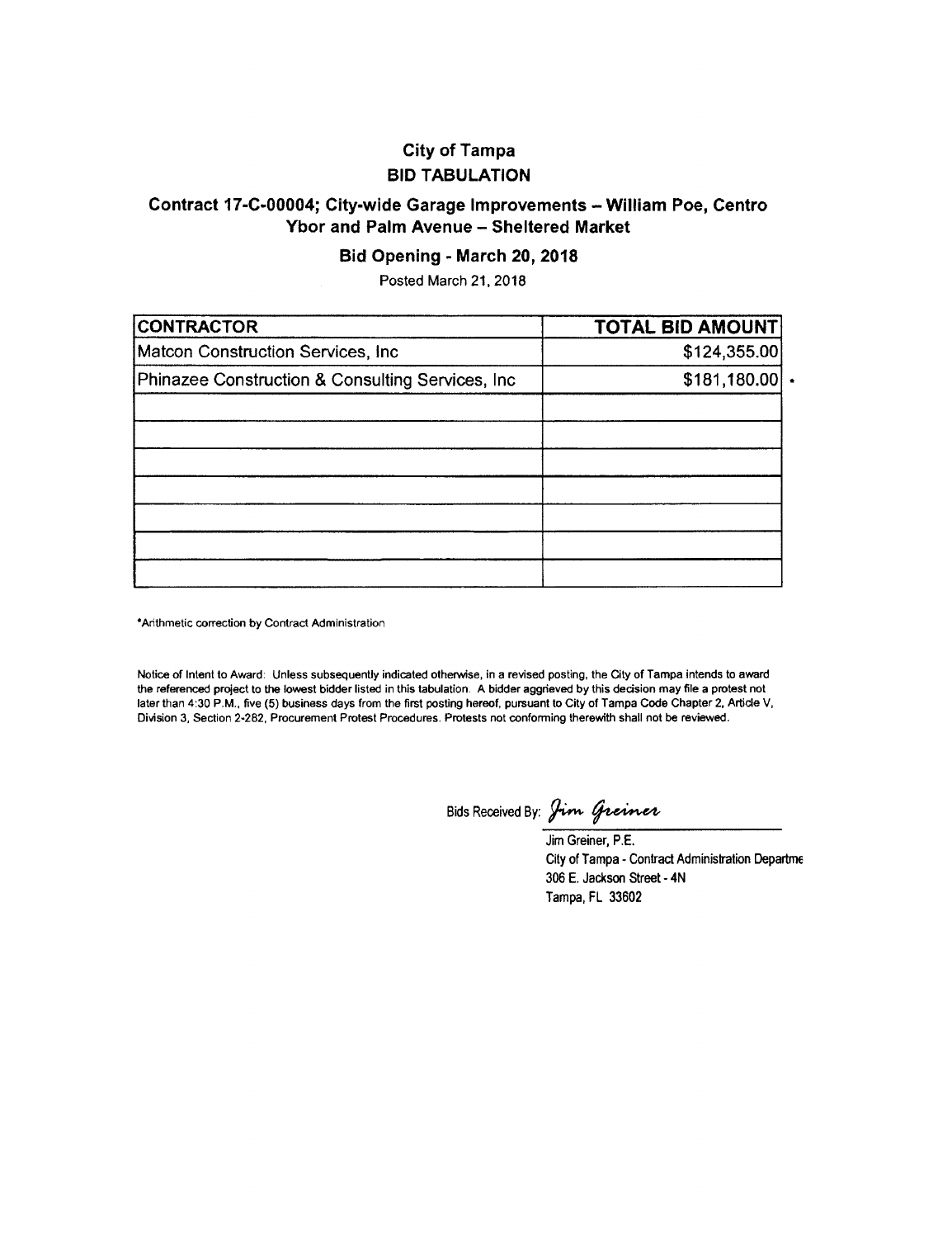Contract 17-C-00004; City-wide Garage Improvements - William Poe, Centro Ybor and Palm Avenue



**PROPOSAL** 

To the Mayor and City Council of the City of Tampa, Florida:

Legal Name of Bidder: Matcon Construction Services, Inc.

Bidder's Fictitious Name, if applicable: N/A

Bidder is a/an: Sindividual Santhership\* Soloint Venture\* Subsetted Corp. Solotter:

Bidder is organized under the laws of:  $\boxed{\chi}$  State of Florida  $\boxed{\phantom{a}}$  Other:

Bidder Mailing Address: 1717 E Busch Blvd. Suite 601

Bidder's Federal Employee Identification No. (FEI/EIN): 03-0411631

Bidder's License No.: 1515481

(See Ch. 489. FS; use entity's, individual's only if applicable)

Bidder Contact Name\*\*: Derek Mateos Email: derek@matconconstruction.com Phone: (813) 600-5555

Bidder's FDOS (SUNBIZ) Doc. No.:

Bidder's own initial application for employment has criminal history screening practices similar in nature to the practices contained in Chapter 12, Article VI, City of Tampa Code (Responses, whether "Yes" or "No", are for informational purposes only and will not be used as a basis of award or denial, nor as a basis for any protest):  $\Box$  Yes  $\Box$  No

The below named person, appearing before the undersigned authority and after being first duly sworn, for him/herself and on behalf of the entity submitting this Proposal does hereby affirm and declare as follows:

- He/She is of lawful age and is authorized to act on behalf of Bidder (the individual, partnership, corporation, entity, etc. submitting  $(1)$ this Proposal) and that all statements made in this document are true and correct to the best of my knowledge.
- $(2)$ If Bidder is operating under a fictitious name, Bidder has currently complied with any and all laws and procedures governing the operation of businesses under fictitious names in the State of Florida
- $(3)$ No person or entity other than Bidder has any interest in this Proposal or in the Contract proposed to be entered into.
- $(4)$ This Proposal is made without any understanding, agreement, or connection with any person or entity making Proposal for the same purposes, and is in all respects fair and without collusion or fraud.
- Bidder is not in arrears to the City of Tampa, upon debt or contract, and is not a defaulter, as surety or otherwise, upon any  $(5)$ obligation to the City of Tampa.
- That no officer or employee or person whose salary is payable in whole or in part from the City Treasury is, shall be or become  $(6)$ interested, directly or indirectly, as a contracting party, partner, stockholder, surety or otherwise, in this Proposal, or in the performance of the Contract, or in the supplies, materials, or equipment and work or labor to which it relates, or in any portion of the profits thereof.
- $(7)$ Bidder has carefully examined and fully understands the Solicitation and has full knowledge of the scope, nature, and quality of the work to be performed; furthermore, Bidder has carefully examined the site of the work and that, from his own investigations, he has satisfied himself as to the nature and location of the work, the character, quality, and quantity of materials and the kinds and extent of equipment and other facilities needed for the performance of the work, the general and local conditions and all difficulties to be encountered, and all other items which may, in any way, affect the work or its performance.
- $(8)$ Bidder (including its principals)  $\Box$  has  $\Box$  has NOT been debarred or suspended from contracting with a public entity.
- $(9)$ Bidder x has | has NOT implemented a drug-free workplace program that meets the requirements of Section 287.087, Florida Statutes.
- $(10)$ Bidder has carefully examined and fully understands all the component parts of the Contract Documents and agrees Bidder will execute the Contract, provide the required Public Construction Bond, and will fully perform the work in strict accordance with the terms of the Contract and Contract Documents therein referred to for the following prices, to wit:

\* If a Partnership or Joint Venture, attach Partnership or Joint Venture Agreement.

\*\* Someone the City may contact with questions/correspondence regarding this Solicitation and/or permits.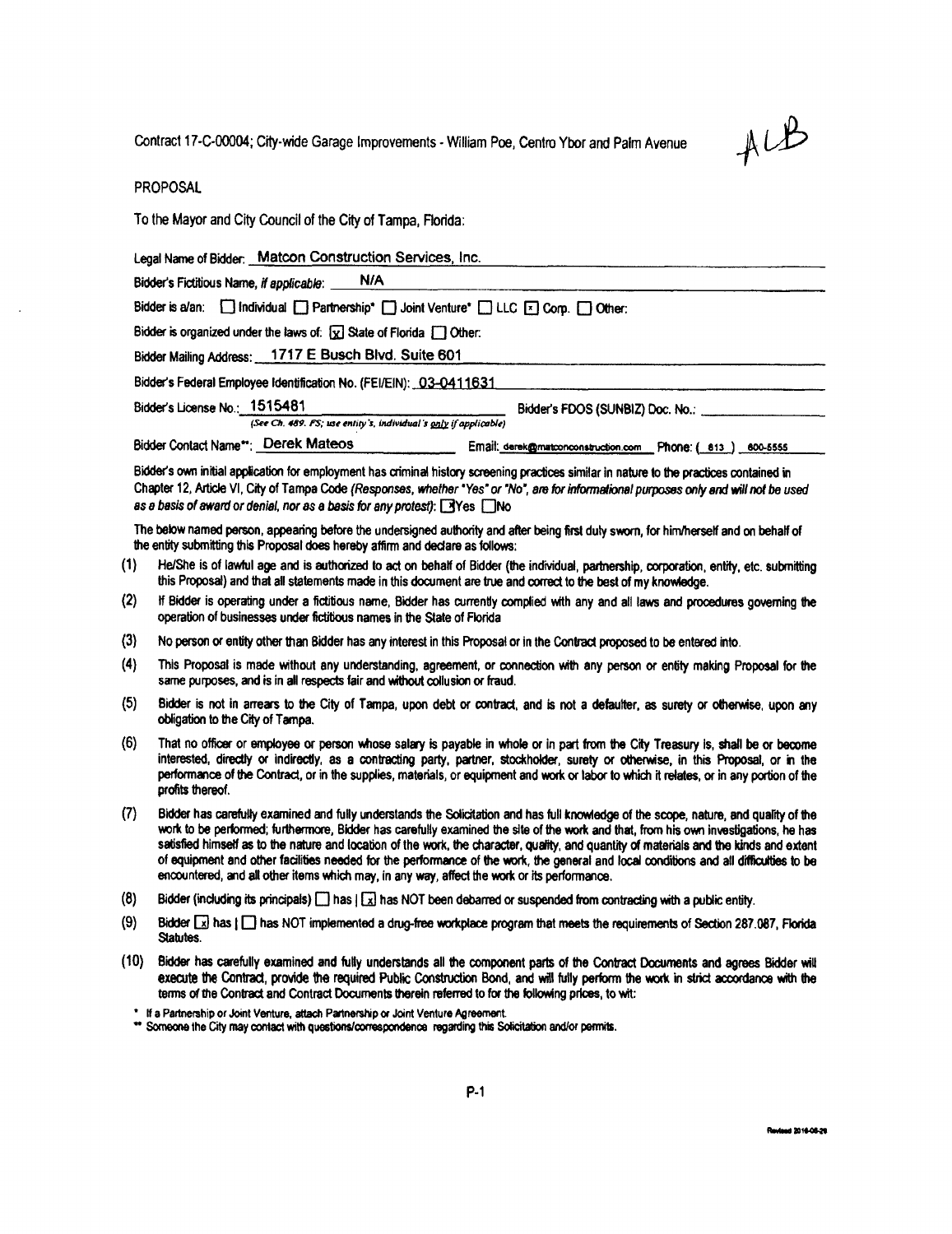| item No. | <b>Description</b>                  | Unit | Approx.<br>Quantity | Unit Price in Words                                    |     | Unit Price     | <b>Total Computed Price</b> |
|----------|-------------------------------------|------|---------------------|--------------------------------------------------------|-----|----------------|-----------------------------|
|          |                                     |      |                     |                                                        |     |                |                             |
|          |                                     | L.S. | 1                   | Twenty Two Thousand One<br>Hundred Twenty Five Dollars | s   | 22,125.00 is   | 22,125.00                   |
| 1,1      | Project Mobilization                |      |                     |                                                        |     |                |                             |
| 2.1      | Concrete Topping Repair             | S.F. | 800                 | Forty One Dollars                                      | ŝ   | $41.00$ s      | 32,800.00                   |
| 2.3      | Partial Depth Concrete Floor Repair | S.F. | 650                 | Thirty Six Dollars and Sixty Cents                     | IS. | 36.60<br>-15   | 23,790.00                   |
| 3.2      | Tee Stem Repair                     | S.F. | 10                  | One Hundred Forty Five Dollars                         | ls  | $145.00$ s     | 1,450.00                    |
| 3.3      | Tee Flange Repair                   | S.F. | 10                  | One Hundred Forty Four Dollars                         | s   | $144.00$  \$   | 1,440.00                    |
|          |                                     | S.F  | 130                 |                                                        | is. | 137.00 \$      | 17,810.00                   |
| 3.5      | Concrete Beam Repair                |      |                     | One Hundred Thirty Seven Dollars                       |     |                |                             |
| 4.2      | Bumper Wall Repair                  | S.F  | 40                  | One Hundred Thirty Nine Dollars                        |     | 139.00 \$      | 5,560.00                    |
| 8.3      | <b>Brick Replacement</b>            | S.F. | 170                 | One Hundred Fourteen Dollars                           | I\$ | 114.00 \$      | 19,380.00                   |
|          |                                     |      |                     |                                                        |     | <b>TOTAL</b> S | 124,355.00                  |
|          |                                     |      |                     |                                                        |     |                |                             |
|          |                                     |      |                     |                                                        |     |                |                             |
|          |                                     |      |                     |                                                        |     |                |                             |
|          |                                     |      |                     |                                                        |     |                |                             |
|          |                                     |      |                     |                                                        |     |                |                             |
|          |                                     |      |                     |                                                        |     |                |                             |
|          |                                     |      |                     |                                                        |     |                |                             |

Contract 17-C-00004; City-wide Garage Improvements - William Poe, Centro Ybor and Palm Avenue

 $P-2$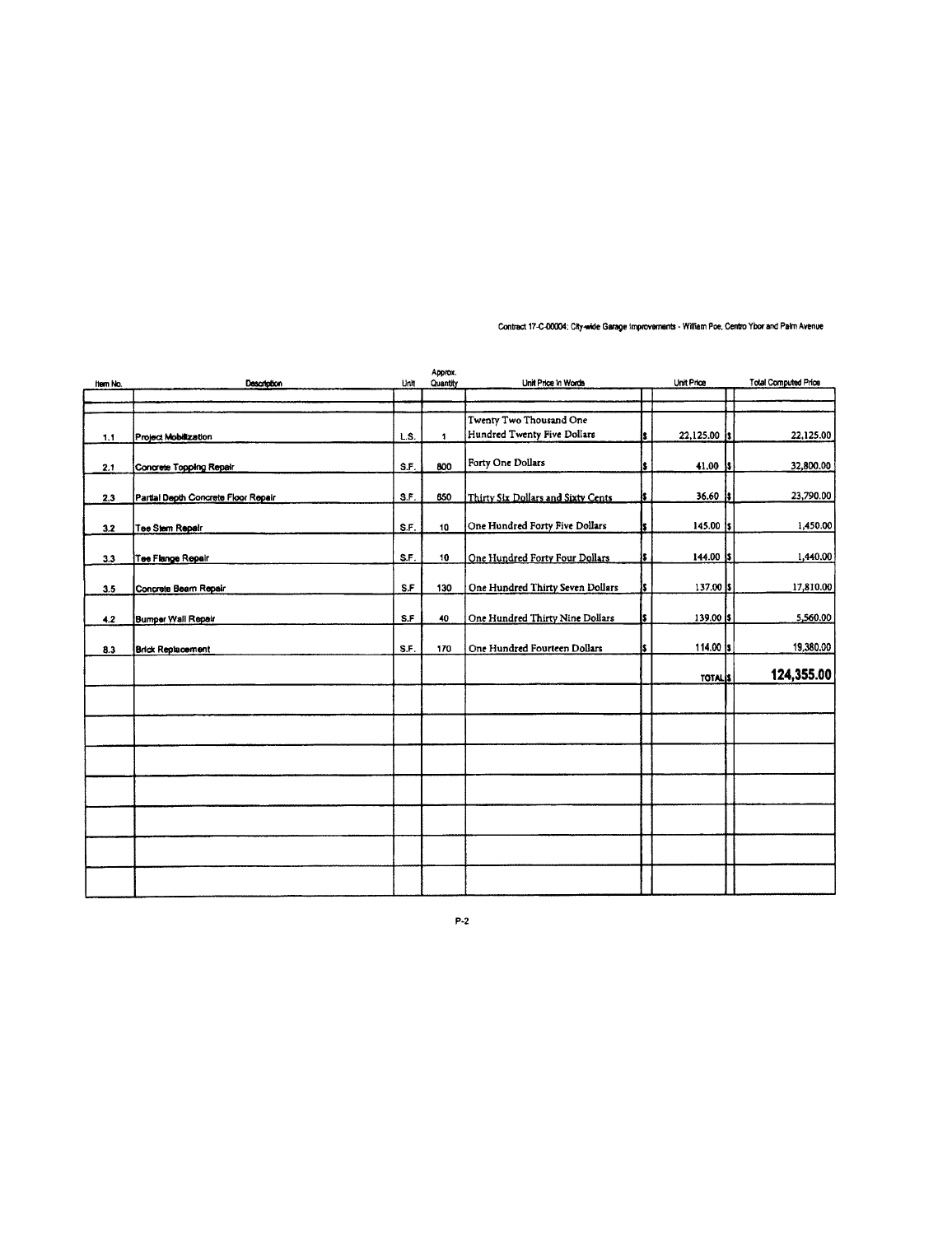Contract 17-C-00004; City-wide Garage Improvements - William Poe, Centro Ybor and Palm Avenue

Computed Total Price in Words: One hundred twenty four thousand three hundred fiftty five

|                                               | dollars and | Zore | cents |
|-----------------------------------------------|-------------|------|-------|
| Computed Total Price in Figures: \$124,355,00 |             |      |       |

Bidder acknowledges that the following addenda have been received and that the changes covered by the addendum(s) have been taken into account in this proposal: #1 n/a, #2 n/a, #3 n/a, #4 n/a, #5 n/a, #6 n/a, #7 n/a, #8 n/a.

Bidder acknowledges the requirements of the City of Tampa's Equal Business Opportunity Program.

Bidder acknowledges that it is aware of Florida's Trench Safety Act (Sections 553.60-553.64, Florida Statutes), and agrees that Bidder together with any involved subcontractors will comply with all applicable trench safety standards. Bidder further acknowledges that included in the various items of this Proposal and the total bid price (as applicable) are costs for complying with the Trench Safety Act. Bidder further identifies the costs and methods summarized below:

|    | <b>Trench Safety Measure</b><br>(Description) | <b>Unit of Measure</b><br>(LF, SY) | <b>Unit</b><br>Quantity | Unit<br>Cost | <b>Extended</b><br>Cost |
|----|-----------------------------------------------|------------------------------------|-------------------------|--------------|-------------------------|
| A. | <b>N/A</b>                                    | <b>N/A</b>                         | <b>N/A</b>              | <b>N/A</b>   | <b>N/A</b>              |
| В. |                                               |                                    |                         |              |                         |
| C. |                                               |                                    |                         |              |                         |
|    |                                               |                                    | <b>Total Cost: \$</b>   | 00.00        |                         |

Accompanying this Proposal is a certified check, cashier's check or Tampa Bid Bond (form included herein must be used) for at least five percent (5%) of the total amount of the Proposal which check shall become the property of the City, or which bond shall become forthwith due and payable to the City, if this Proposal shall be accepted by the City and the Bidder shall tail to enter into a legally binding contract with and to furnish the required Public Construction Bond to the City within twenty (20) days after the date of its receipt of written Notice of Award by the City so to do. À

|                                |                                                                                                      | FAILURE TO COMPLETE THE ABOVE MAY RESULT IN THE PROPOSAL BEING DECLARED NON-RESPONSIVE.                                                                                                                                                                                                                  |
|--------------------------------|------------------------------------------------------------------------------------------------------|----------------------------------------------------------------------------------------------------------------------------------------------------------------------------------------------------------------------------------------------------------------------------------------------------------|
|                                | [SEAL]                                                                                               | Name of Bidder. Matcon Constitution                                                                                                                                                                                                                                                                      |
|                                |                                                                                                      | Authorized Signature:                                                                                                                                                                                                                                                                                    |
|                                |                                                                                                      | Signer's Printed Name: Derek Mathos                                                                                                                                                                                                                                                                      |
|                                |                                                                                                      | Signer's Title: President                                                                                                                                                                                                                                                                                |
| STATE OF <b>Floride</b>        |                                                                                                      |                                                                                                                                                                                                                                                                                                          |
|                                | COUNTY OF Hillsborough                                                                               |                                                                                                                                                                                                                                                                                                          |
| entity:                        | Devek maters 85 President                                                                            | NTY OF Hillsborough<br>For an   The forgoing instrument was sworn (or affirmed) before me this 20 day of Consult 2017 by                                                                                                                                                                                 |
|                                | produced a/n ________________________ state driver's license as identification.                      | of musicary Construction Services, The c., and a Partnership a Joint Venture a LLC & Corp<br>ci Other: 000 content on behalf of such entity. Such individual is professorially known to me or content                                                                                                    |
| For an I<br><b>Individual:</b> |                                                                                                      | The forgoing instrument was sworn (or affirmed) before me this $\frac{\partial O^{\prime\prime}}{\partial}$ ay of $\frac{\partial O_{\prime\prime}}{\partial}$ $\frac{\partial O_{\prime\prime}}{\partial}$ 20 $\frac{1}{2}$ by<br>$\frac{1}{1}$ who is $\Box$ personally known to me or $\Box$ produced |
|                                | state driver's license as identification.<br>a/n                                                     | Strong M. Ha                                                                                                                                                                                                                                                                                             |
|                                | MATARY CEALL<br><b>PATRICIA M. DAVENPORT</b><br>Notary Public - State of Florida<br><b>FF 928405</b> | Notary Public, State of Florida<br>Notary Printed Name: Partners a 112 Davis Dor<br>Commission No.: FF 428405<br>My Commission Expires: $12+18-19$                                                                                                                                                       |
|                                | iv Camm, Exaires Oct 18, 2019<br>mmah Halkuni Matary Acon.                                           | P-3                                                                                                                                                                                                                                                                                                      |

**Russal 2016-08-20** 

 $\ddot{\phantom{1}}$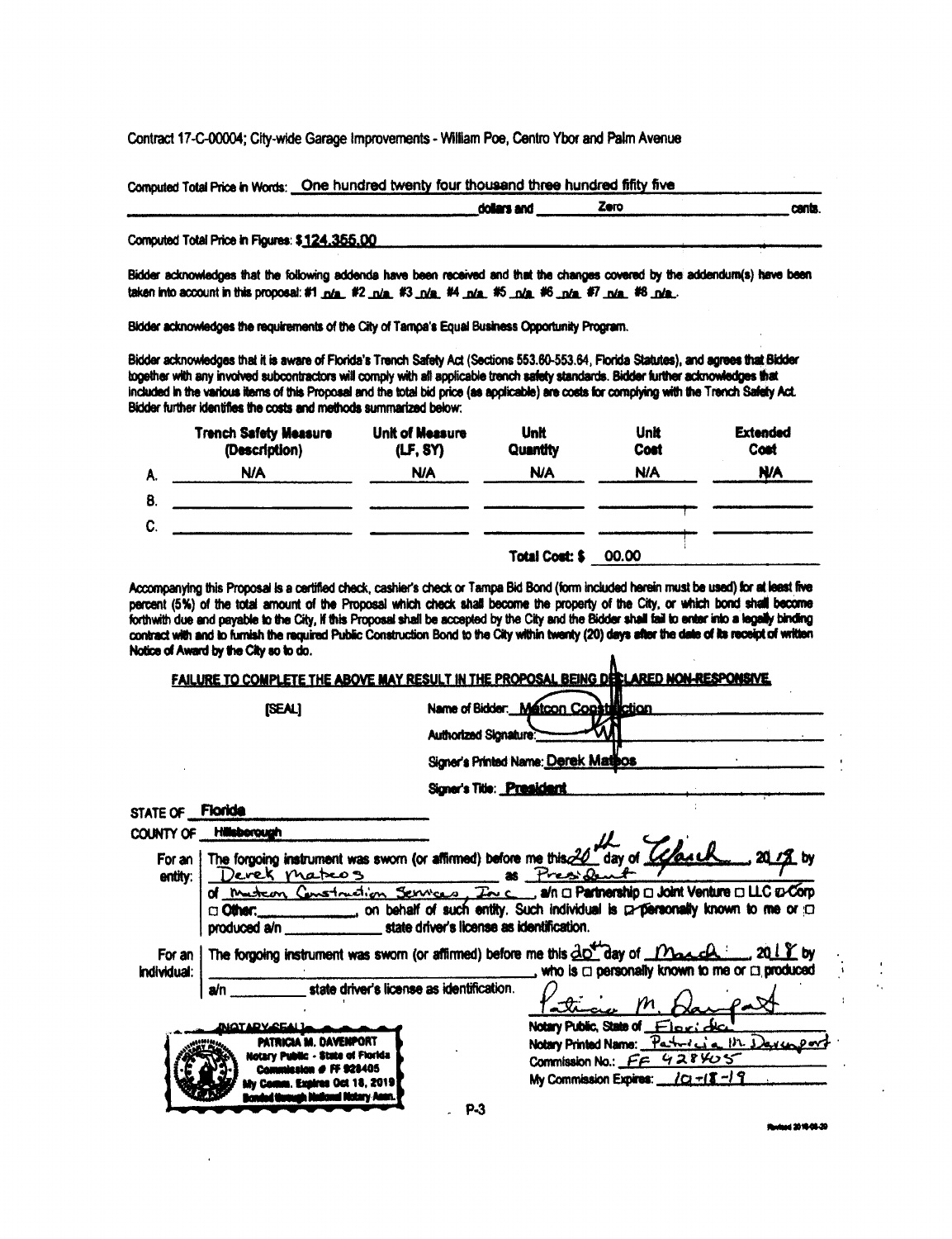### **TAMPA BID BOND**

# Contract 17-C-00004; City-wide Garage Improvements - William Poe, Centro Ybor and Palm Avenue

KNOW ALL MEN BY THESE PRESENTS, that we. MATCON Construction Services, Inc.

**American Contractors Indemnity Company** (hereinafter called the Principal) and

(hereinafter called the Surety) a Corporation chartered and existing under the laws of the State of<br>California ... with its principal offices in the City of Los Angeles ... and authorized to do<br>business in the State of Flo County, Florida, in the full and just sum of 5% of the amount of the (Bid) (Proposal) good and lawful money of the United<br>States of America, to be paid upon demand of the City of Tampa, Florida, to which payment will and t bind ourselves, our heirs, exacutors, administrators, successors, and assigns, jointly and severally and firmly these presents.

WHEREAS, the Principal is about to submit, or has submitted to the City of Tampa, Florida, a Proposal for the construction of certain facilities for the City designated Contract 17-C-00004, City-wide Garage Improvements - William Poe, Centro Ybor and Palm Avenue.

WHEREAS, the Principal desires to file this Bond in accordance with law, in lieu of a certified Bidder's check otherwise required to accompany this Proposal.

NOW, THEREFORE: The conditions of this obligation are such that if the Proposal be accepted, the Principal<br>shall, within twenty (20) days after the date of receipt of written Notice of Award, execute a contract in accordan Proposal and upon the terms, conditions and price set forth therein, in the form and manner required by the City of Tampa, Florida and upon the terms, conditions and price set forth therein, in the form and manner required Bid Bond obligation is to be vold; otherwise to be and remain in full force and virtue in law, and the Surety shall, upon failure of the Principal to comply with any or all of the foregoing requirements within the time specified above, immediately pay to the aforesaid City, upon demand, the amount thereof, in good and lawful money of the United States of America, not as a penalty, but as liquidated damages.

IN TESTIMONY THEREOF, the Principal and Surety have caused these presents to be duly signed and sealed this <sup>20th</sup> day of  $.2018.$ 

Principal

(SEAL)

| TM <sub>e</sub>           |               |   |
|---------------------------|---------------|---|
| BY                        |               | ē |
| Attorney-In-Fact<br>TITLE | $\frac{1}{2}$ |   |
| Mark D. Pichowski         |               |   |

Producing Agent's Address

**Bouchard Insurance** 

**Name of Agency** 

The addition of such phrases as "not to exceed" or like import shall render the (Bld) (Proposal)non-responsive.

وديون ووجاز استبدالا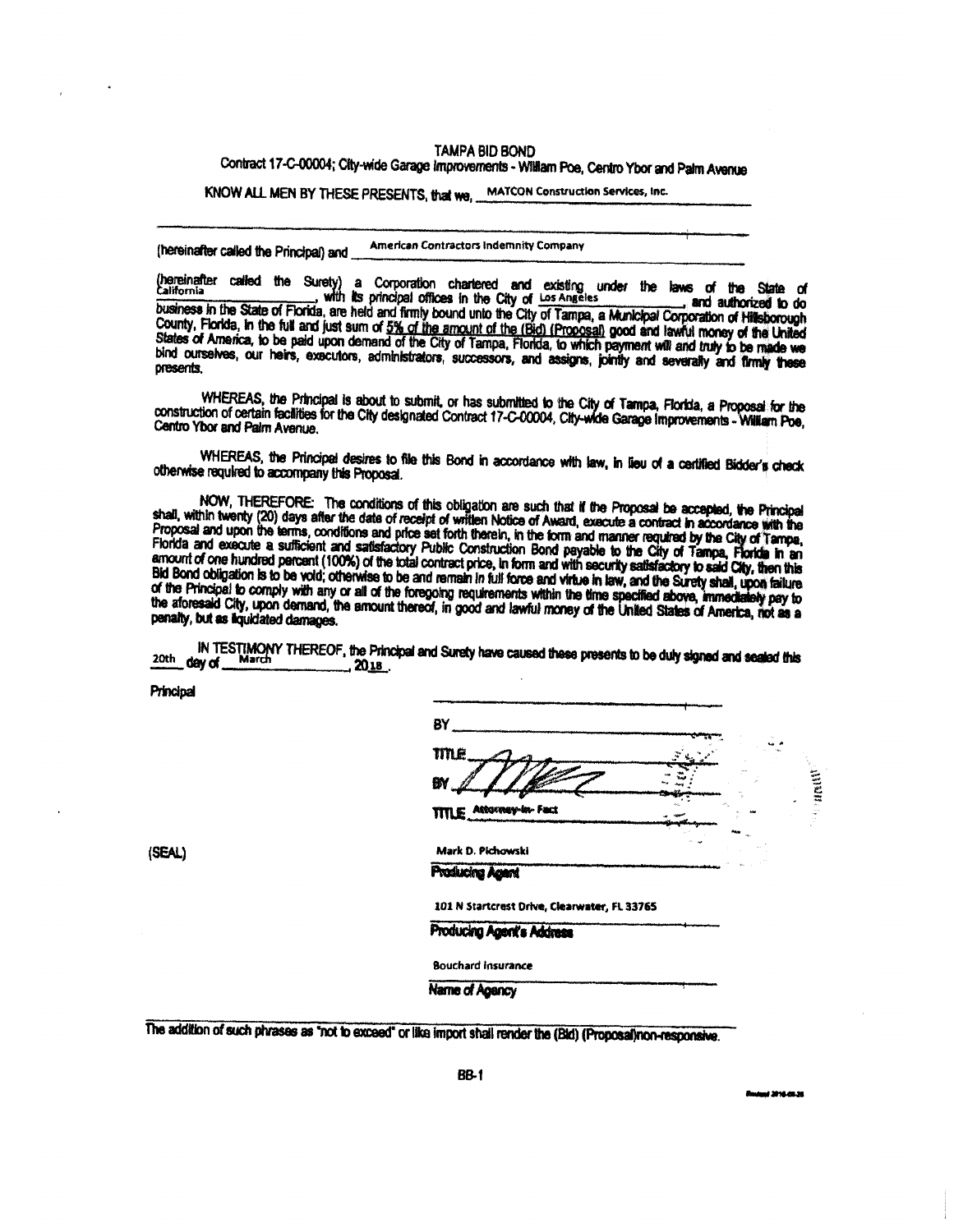

# POWER OF ATTORNEY

KNOWALL MEN BY THESE PRESENTS:

That American Contractors Indemnity Company of the State of California, a California corporation, does hereby appoint,

# MARK D. PICHOWSKl

|      |               |  |          |  |                                | its true and lawful Attorney-in-Fact, with full authority to execute on its behalf bond number BB2004940 |                       |  |                 |     |    | issued in |
|------|---------------|--|----------|--|--------------------------------|----------------------------------------------------------------------------------------------------------|-----------------------|--|-----------------|-----|----|-----------|
| the. | course of its |  | business |  | and to bind the                | Company                                                                                                  | thereby, in an amount |  |                 | not | to | exceed    |
|      |               |  |          |  | Twenty-five million and 00/100 |                                                                                                          |                       |  | \$25,000,000,00 |     |    |           |

This Power of Attorney is granted and is signed and sealed by facsimile under and by the authority of the following resolutions adopted by the Board of Directors of AMERICAN CONTRACTORS INDEMNITY COMPANY at a meeting duly called and held on the 1st day of September, 2011.

'8o /'f Rose/voa, that the President, any Vice-President, any Assistant Vice-President, any Secretary or any Assistant Secretary shall be arid is hereby vested with full power and authority to appoint any one or more suitable persons as Attomey(s)-in-Fact to represent and act for and on behalf of the Company subject to the following provisions:

Attomey-in-Fact may be given full power and authority for and in the name of and on behalf of the Company, to execute, acknowledge and deliver, any and all bonds, recognizances, contracts, agreements or indemnity and other conditional or obligatory undertakings, including any and all consents for the release of retained percentages and/or final estimates on engineering and construction contracts, and any and all notices and documents canceling or terminating the Company's liability thereunder, and any such instruments so executed by any such Attomey-in-Fact shall be binding upon the Company as if signed by the President and sealed and effected by the Corporate Secretary.

Be it Resolved, that the signature of any authorized officer and seal of the Company heretofore or hereafter affixed to any power of attorney or any certificate relating thereto by facsimile, and any power of attorney or certificate bearing facsimile signature or facsimile seal shall be valid and binding upon the Company with respect to any bond or undertaking to which it is attached."

The Attorney-in-Fact named above may be an agent or a broker of the Company. The granting of this Power of Attorney is specific to this bond and does not indicate whether the Attomey-in-Fact is or is not an appointed agent of the Company.

lN WITNESS WHEREOF, American Contractors lndemnrty Company has caused its seal to be aITlxed hereto and executed by its President on this 18® day of December 2017.

State of California

County of Los Angeles SS:



| B۷. | AMERICAN CONTRACTORS INDEMNITY COMPANY<br>Marcksin<br>Adam S. Pessin, President |
|-----|---------------------------------------------------------------------------------|
|-----|---------------------------------------------------------------------------------|

A Notary Public or other officer completing this certificate verifies only the identity of the individual who signed the document to which this certificate is attached, and not the truthfulness, accuracy, or validity of that document.

On this 18<sup>th</sup> day of December 2017, before me. Patricia Kanegawa Perez, a notary public, personally appeared Adam S. Pessin, President of American Contractors Indemnity Company, who proved to me on the basis of satisfactory evidence to be the person whose name is subscribed to the within instrument and acknowledged to me that he executed the same in his authorized capacity, and that by his signature on the instrument the person, or the entity upon behalf of which the person acted, executed the instrument.

I certify under PENALTY OF PERJURY under the laws ot the State of CALIFORNIA that the foregoing paragraph is true and correct.

WITNESS my hand and official seal. Sionature

 $2$ 

(seal)



I, Kio Lo, Assistant Secretary of American Contractors Indemnity Company, do hereby certify that the Power of Attorney and the resolution adopted by the Board of Directors of said Company as set forth above, are true and correct transcripts thereof and that neither the said Power of Attorney nor the resolution have been revoked and they are now in full force and effect.

|            | IN WITNESS WHEREOF, I have hereunto set my hand this. | 20th - day of        | 2018<br>March               |  |
|------------|-------------------------------------------------------|----------------------|-----------------------------|--|
| Bond No.   | BB2004940                                             | <b>AMP</b>           |                             |  |
| Agency No. | 1668                                                  | 통남.<br>SEPT 26, 1999 | Kio Lo, Assistant Secretary |  |

HCCSZZPOAACIC12/2017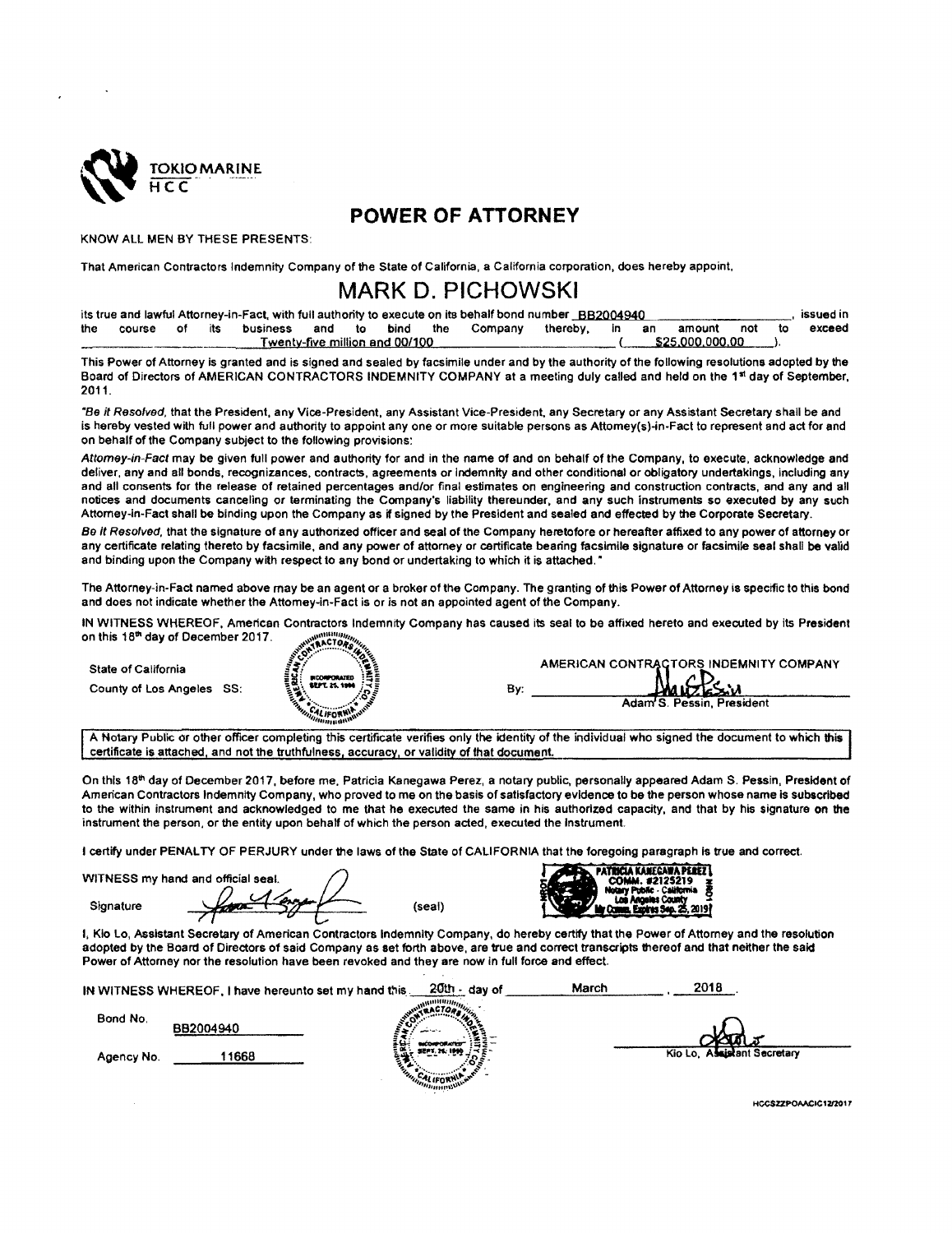

Failure to Complete, Sign and Submit Both Forms 10 & 20 SHALL render the Bid or Proposal Non-Responsive

## Page 1 of 4 - DMI Solicited/Utilized Schedules City of Tampa - Schedule of All Solicited Sub-(Contractors/Consultants/Suppliers) (FORM MBD-10)

| Contract No.: 17-C-00004                         | Contract Name: City-wide Garage improvements William Poe, Centro Ybor and Palm Avenue |  |                                                        |                                     |  |  |
|--------------------------------------------------|---------------------------------------------------------------------------------------|--|--------------------------------------------------------|-------------------------------------|--|--|
| Company Name: Matcon Construction Services, Inc. |                                                                                       |  | Address: 1717 E Busch. Blvd. Suite 601 Tamps, FL 33612 |                                     |  |  |
| Federal ID: 03-0411631                           | Phone: 813-600-5555    Fax: 813-600-5768                                              |  |                                                        | Email: derek@matconconstruction.com |  |  |

Check applicable box(es). Detailed instructions for completing this form are on page 2 of 4.

[ ] No Firms were contacted or solicited for this contract.

[] No Firms were contacted because:

[x] See attached list of additional Firms solicited and all supplemental information (List must comply to this form) Note: Form MBD-10 must list ALL subcontractors solicited including Non-minority/small businesses

NIGP Code Categories: Buildings = 909, General = 912, Heavy = 913, Trades = 914, Architects = 906, Engineers & Surveyors = 925, Supplier = 912-77

| $S = S LBE$<br>W=WMBE<br>$O =$ Neither<br>Federal ID                                                                                                                                                                                                                                                                                                      | Company Name<br><b>Address</b><br>Phone, Fax, Email                                    | Type of Ownership<br>(F=Famale M=Male)<br>BF BM = African Am.<br>HF HM = Hispanic<br>AF AM = Asian Am.<br>NF NM = Native Am.<br>CF CM = Caucasian | Trade or<br><b>Services</b><br><b>NIGP Code</b><br>(listed<br>above) | Contact<br>Method<br>L=Letter<br>F=Fax<br>E=Email<br>P=Phone | Quote<br>$\alpha$<br>Response<br>Received<br>YN |  |  |
|-----------------------------------------------------------------------------------------------------------------------------------------------------------------------------------------------------------------------------------------------------------------------------------------------------------------------------------------------------------|----------------------------------------------------------------------------------------|---------------------------------------------------------------------------------------------------------------------------------------------------|----------------------------------------------------------------------|--------------------------------------------------------------|-------------------------------------------------|--|--|
| 03-0411631                                                                                                                                                                                                                                                                                                                                                | Matcon Construction Services, Inc.<br>1717 E Busch, Blvd. Suite 601<br>Tampa, FL 33612 | HM                                                                                                                                                | 912                                                                  | E                                                            | Y                                               |  |  |
| <b>WMBE</b>                                                                                                                                                                                                                                                                                                                                               | T 813-800-6555 F 813-800-5768<br>derek@matconconstruction.com                          |                                                                                                                                                   |                                                                      |                                                              |                                                 |  |  |
|                                                                                                                                                                                                                                                                                                                                                           |                                                                                        |                                                                                                                                                   |                                                                      |                                                              |                                                 |  |  |
|                                                                                                                                                                                                                                                                                                                                                           |                                                                                        |                                                                                                                                                   |                                                                      |                                                              |                                                 |  |  |
|                                                                                                                                                                                                                                                                                                                                                           |                                                                                        |                                                                                                                                                   |                                                                      |                                                              |                                                 |  |  |
|                                                                                                                                                                                                                                                                                                                                                           |                                                                                        |                                                                                                                                                   | $\mathbf{f}$                                                         |                                                              |                                                 |  |  |
|                                                                                                                                                                                                                                                                                                                                                           |                                                                                        |                                                                                                                                                   |                                                                      |                                                              |                                                 |  |  |
|                                                                                                                                                                                                                                                                                                                                                           |                                                                                        |                                                                                                                                                   |                                                                      |                                                              |                                                 |  |  |
|                                                                                                                                                                                                                                                                                                                                                           |                                                                                        |                                                                                                                                                   |                                                                      |                                                              |                                                 |  |  |
|                                                                                                                                                                                                                                                                                                                                                           |                                                                                        |                                                                                                                                                   |                                                                      |                                                              |                                                 |  |  |
|                                                                                                                                                                                                                                                                                                                                                           |                                                                                        |                                                                                                                                                   |                                                                      |                                                              |                                                 |  |  |
|                                                                                                                                                                                                                                                                                                                                                           |                                                                                        |                                                                                                                                                   |                                                                      |                                                              |                                                 |  |  |
|                                                                                                                                                                                                                                                                                                                                                           |                                                                                        |                                                                                                                                                   |                                                                      |                                                              |                                                 |  |  |
|                                                                                                                                                                                                                                                                                                                                                           |                                                                                        |                                                                                                                                                   |                                                                      |                                                              |                                                 |  |  |
| It is hereby certified that the information provided is an accurate and true account of contacts and solicitations for sub-contracting<br>opportunities on this contract.<br>Date: 03/20/2018<br>Name/Title: Derek Mateos, President<br>Signed<br>Failure to Complete, Sign and Submit Both Forms 10 & 20 SHALL render the Bid or Proposal Non-Responsive |                                                                                        |                                                                                                                                                   |                                                                      |                                                              |                                                 |  |  |

<u>upusar</u> Forms must be included with Bid / Proposal

MBD 10 rev./effective 02/2016